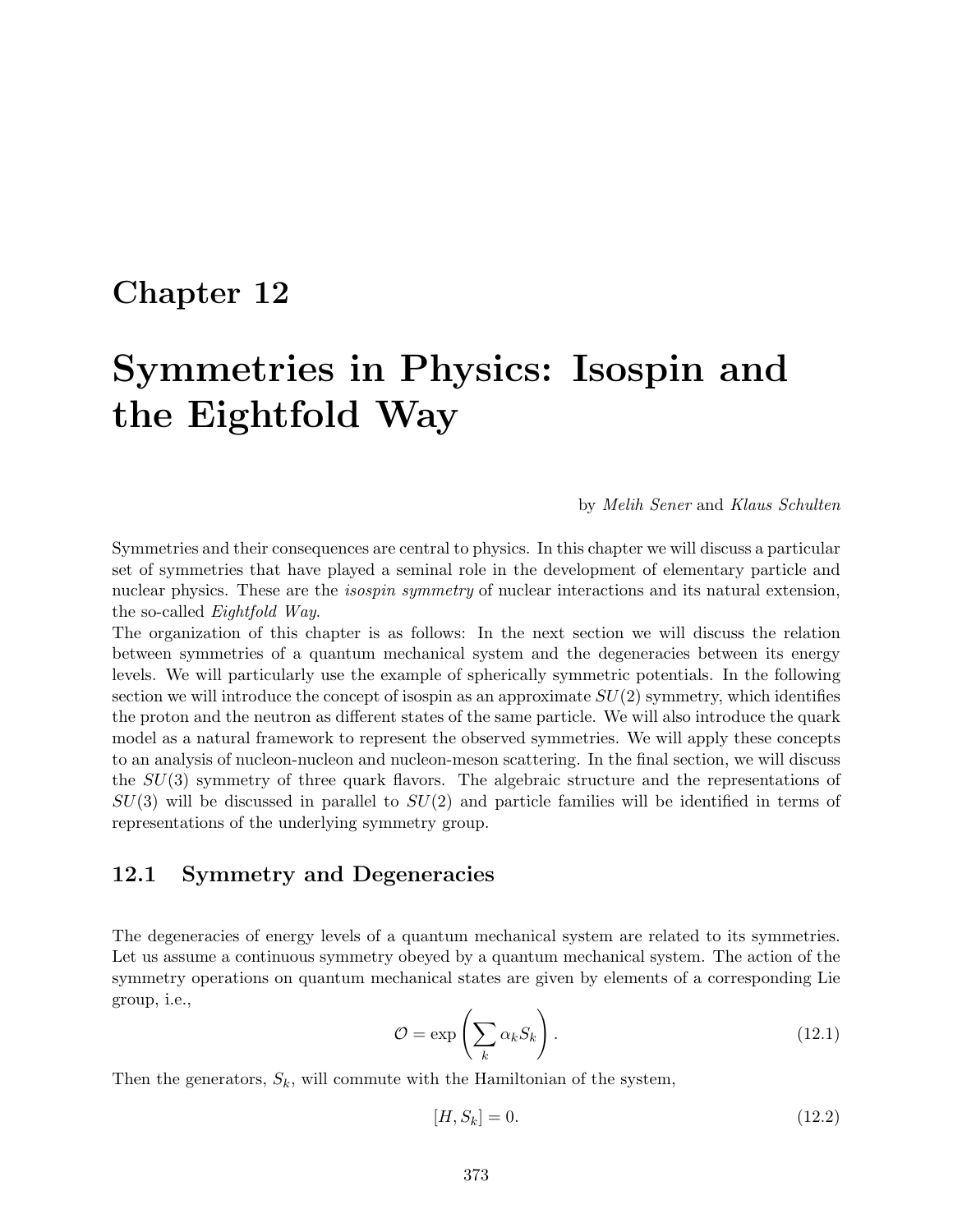The action of any symmetry generator,  $S_k$ , on an energy eigenstate,  $\psi_{E,\lambda_1,\dots,\lambda_n}$ , leaves the energy of the state invariant

$$
H \exp(i\alpha_k S_k) \psi_{E,\lambda_1,\dots,\lambda_n} = E \exp(i\alpha_k S_k) \psi_{E,\lambda_1,\dots,\lambda_n}.
$$
 (12.3)

If the newly obtained state is linearly independent of the original one, this implies a degeneracy in the spectrum. We will investigate this shortly in more detail in the case of systems with spherical symmetry, where the symmetry generators,  $S_k$ , can be identified with the angular momentum operators,  $J_k$ , as studied in chapter 7.

Lie groups play an essential role in the discussion of mass degeneracies in particle physics. In order to illustrate this, we first consider a particular example of the implications of symmetry, namely motion in a spherically symmetric potential described by the group  $SO(3)$  (or its double covering  $SU(2)$  as discussed in section 5.12).

In chapter 7 the dynamics of a particle moving in three dimensions under the influence of a spherically symmetric potential,  $V(r)$ , has been discussed. The spherical symmetry implies the commutation of the Hamiltonian with angular momentum operators (7.8)

$$
[\hat{H}, J_k] = 0, \quad k = 1, 2, 3. \tag{12.4}
$$

The stationary Schrödinger equation,  $(7.18)$ , can then be reduced to a one-dimensional radial equation, (7.24), which yields a set of eigenstates of the form

$$
\psi_{E,\ell,m}(\vec{r}) = v_{E,\ell,m}(r) Y_{\ell m}(\theta,\phi), \qquad (12.5)
$$

with  $m = -l, \dots, l$  and the corresponding energy levels are independent of m. Therefore, each energy level is  $(2l + 1)$ -fold degenerate. This degeneracy follows from the fact that any rotation, as represented by an element of  $SO(3)$ ,  $(7.39)$ , generates a state which has the same energy as the original one.

Presence of additional symmetries may further increase the degeneracy of the system. As an example of this we will consider the Coulomb problem with the Hamiltonian

$$
H = \frac{\bar{p}^2}{2m} - \frac{k}{r}.
$$
 (12.6)

From elementary quantum mechanics we know the spectrum of the hydrogen atom. The energy levels are

$$
E_n = -\frac{mk^2}{2\hbar^2 n^2},\tag{12.7}
$$

where the orbital angular momentum, l, is allowed to take values in  $0, \ldots, n-1$ . The energy levels are totally independent of  $l$ . For example, the states 3s, 3p and 3d all have the same energy. We want to understand this extra degeneracy in terms of the extra symmetry of the hydrogen atom given by an additional set of symmetry generators introduced below.

Classically, the additional symmetry generators of the Coulomb problem are the three components of the so-called *eccentricity* vector discovered by Hamilton

$$
\vec{\epsilon} = \frac{1}{m}\vec{p} \times \vec{J} - k\frac{\vec{r}}{r}.\tag{12.8}
$$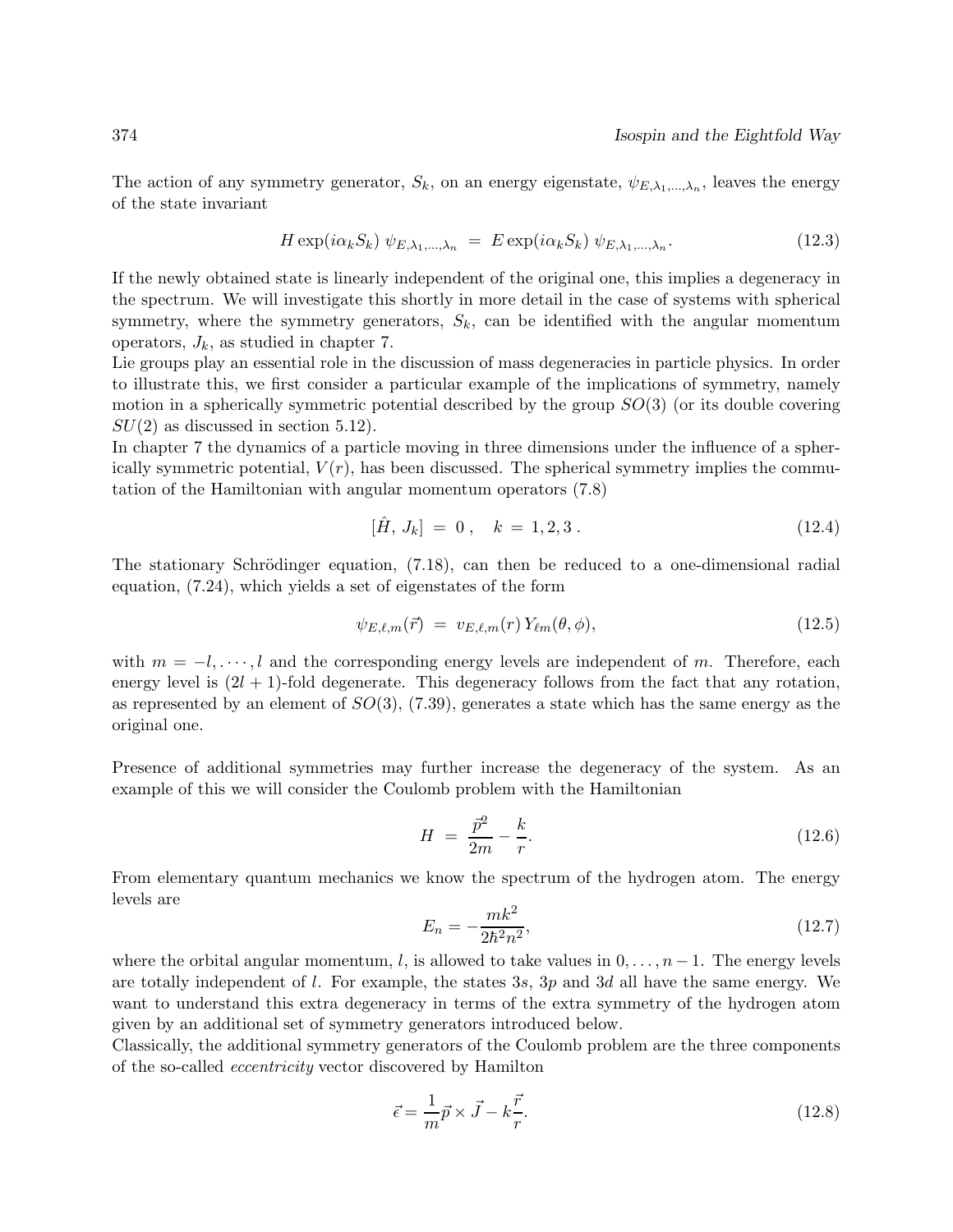The vector  $\vec{\epsilon}$  points along the symmetry axis of the elliptical orbit and its length equals the eccentricity of the orbit. The vector in (12.8) is not a hermitian operator. The corresponding quantum mechanical hermitian operator can be defined by

$$
\epsilon_1 = \frac{1}{2m} (p_2 J_3 - p_3 J_2 + J_3 p_2 - J_2 p_3) - k \frac{x_1}{r}, \qquad (12.9)
$$

$$
\epsilon_1 = \frac{1}{2m} (J_3 p_2 - J_2 p_3 + i \hbar p_1) - k \frac{x_1}{r}, \qquad (12.10)
$$

$$
\epsilon_2 = \frac{1}{2m} (J_1 p_3 - J_3 p_1 + i \hbar p_2) - k \frac{x_2}{r}, \qquad (12.11)
$$

$$
\epsilon_3 = \frac{1}{2m} (J_2 p_1 - J_1 p_2 + i \hbar p_3) - k \frac{x_3}{r}, \qquad (12.12)
$$

(12.13)

It can be verified explicitly that its components commute with the Hamiltonian.

In order to understand the aforementioned extra degeneracy, we will compute the hydrogen spectrum using the additional symmetry. For this purpose we first note that

$$
\vec{J} \cdot \vec{\epsilon} = 0. \tag{12.14}
$$

This follows from  $\vec{a} \cdot (\vec{a} \times \vec{b}) = (\vec{a} \times \vec{b}) \cdot \vec{a} = 0$ , which is valid even when  $\vec{a}$  and  $\vec{b}$  do not commute. We will also need the following identity [4]

$$
\bar{\epsilon}^2 = \frac{2H}{m} \left( \bar{J}^2 + \hbar^2 \right) + k^2,\tag{12.15}
$$

which can be proved after very considerable algebra.

In the following we consider the bound states, which have a negative energy  $E$ . Therefore, in the subspace of the Hilbert space corresponding to a certain energy we can replace  $H$  by  $E$ . Now we scale the eccentricity vector as follows

$$
\vec{K} = \sqrt{-\frac{m}{2E}}\vec{\epsilon}.\tag{12.16}
$$

Through some algebra [4] the following commutation relations can be verified

$$
[K_i, J_j] = i\hbar \epsilon_{ijk} K_k, \qquad (12.17)
$$

$$
[K_i, K_j] = i\hbar \epsilon_{ijk} J_k, \tag{12.18}
$$

which complement the familiar angular momentum algebra of section 5.3. We introduce the following new operators

$$
\vec{A} = \frac{1}{2}(\vec{J} + \vec{K}),\tag{12.19}
$$

$$
\vec{B} = \frac{1}{2}(\vec{J} - \vec{K}),\tag{12.20}
$$

which can be shown to satisfy

$$
[A_i, A_j] = i\hbar \epsilon_{ijk} A_k, \qquad (12.21)
$$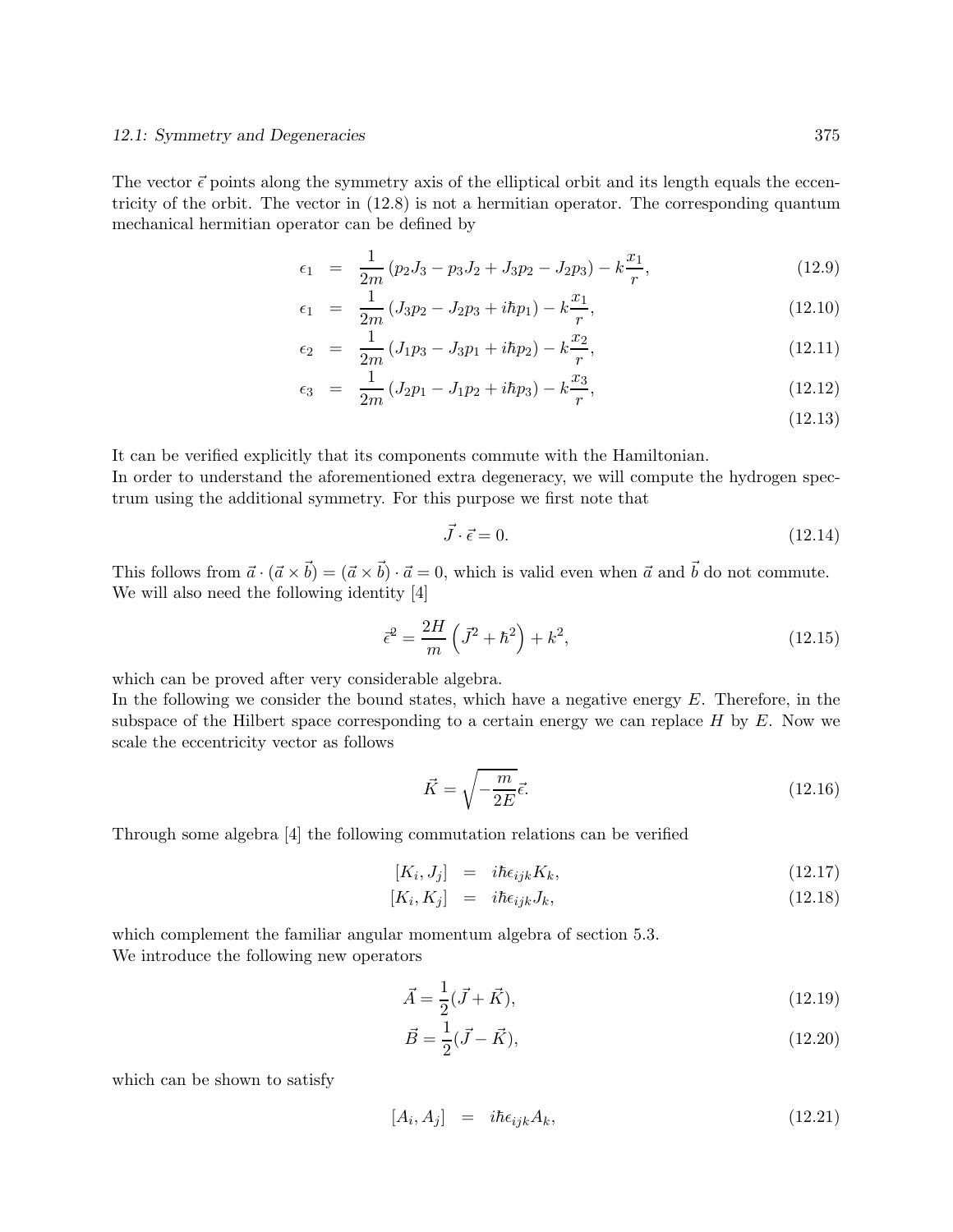#### 376 *Isospin and the Eightfold Way*

$$
[B_i, B_j] = i\hbar \epsilon_{ijk} B_k, \qquad (12.22)
$$

$$
[A_i, B_j] = 0, \t(12.23)
$$

$$
\left[\vec{A}, H\right] = 0, \tag{12.24}
$$

$$
\left[\vec{B},H\right] = 0. \tag{12.25}
$$

So far we have shown that the symmetry generators form an algebra, which is identical to the the direct sum of the Lie algebra of of two  $SO(3)$  (or  $SU(2)$ ) algebras. By comparing to the rotation algebra introduced in chapter 5, we can read off the eigenvalues of  $\tilde{A}^2$  and  $\tilde{B}^2$  from (12.21) and  $(12.22):$ 

$$
\vec{A}^2 = a(a+1)\hbar^2, \ a = 0, \frac{1}{2}, 1, \dots \,, \tag{12.26}
$$

$$
\vec{B}^2 = b(b+1)\hbar^2, \ b = 0, \frac{1}{2}, 1, \dots \tag{12.27}
$$

Following (12.14) we note that

$$
\vec{A}^2 - \vec{B}^2 = \vec{J} \cdot \vec{\epsilon} = 0.
$$
\n(12.28)

This implies that  $a = b$ . In order to arrive at the spectrum a final bit algebra is needed

$$
\vec{A}^2 + \vec{B}^2 = \vec{J}^2 + \vec{K}^2 \tag{12.29}
$$

$$
= \vec{J}^2 - \frac{m}{2E} \vec{\epsilon}^2 \tag{12.30}
$$

$$
= -\frac{mk^2}{4E} - \frac{1}{2}\hbar^2,\tag{12.31}
$$

where we have used (12.15). Using this equation the energy eigenvalues can be written in terms of the eigenvalues of  $\vec{A}^2$  and  $\vec{B}^2$  operators. Noticing that  $\vec{A}^2$  and  $\vec{B}^2$  have the same eigenvalues because of (12.28), the energy eigenvalues are found to be

$$
E = -\frac{mk^2}{2\hbar^2(2a+1)^2}, \ a = 0, \frac{1}{2}, 1, \dots \tag{12.32}
$$

A comparison with (12.7) tells us that  $(2a+1) = n$ . Furthermore the bound on the orbital angular momentum, l, can be seen to follow from the triangle inequality as applied to  $\vec{J} = \vec{A} + \vec{B}$ , namely that

$$
\left|\vec{J}\right| > \left|\vec{A}\right| - \left|\vec{B}\right| = 0\tag{12.33}
$$

$$
\left|\vec{J}\right| < \left|\vec{A}\right| + \left|\vec{B}\right| = 2\left|\vec{A}\right| \tag{12.34}
$$

It follows that l has to have values in  $\{0 = |a - b|, 1, \ldots, a + b = n - 1\}$ . This illustrates the effect of additional symmetries to the degeneracy structure of a quantum mechanical system.

In contrast to the discussion above about extra symmetries, a lack of symmetry implies a lack of degeneracy in the energy levels of a quantum mechanical system. The most extreme case of this is the quantum analogue of a classically chaotic system. Chaos is described classically as exponential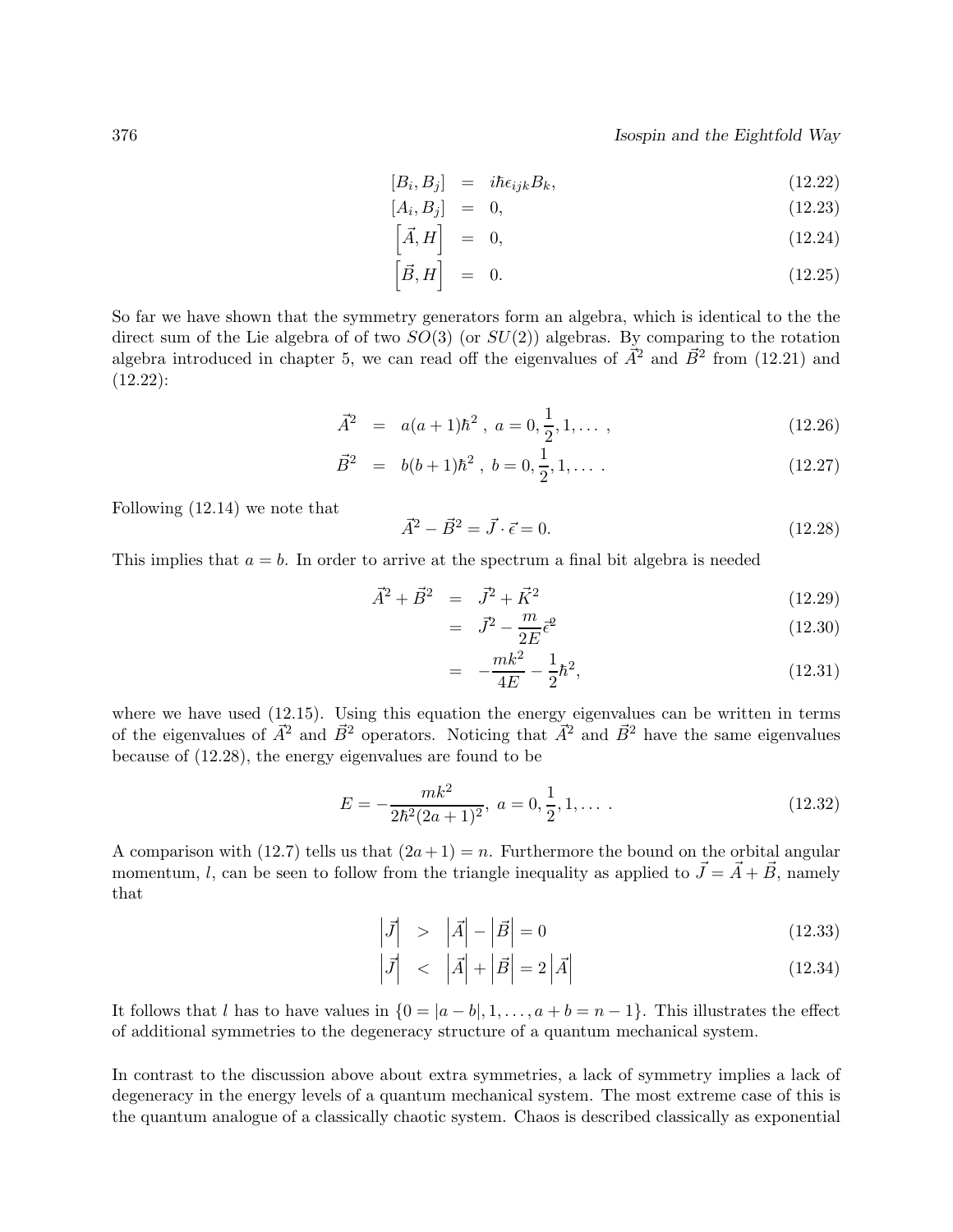sensitivity to initial conditions, in the sense that nearby trajectories in the phase space diverge from each other over time. However, another manifestation of chaos is the lack of independent operators commuting with the Hamiltonian.

A typical example of this so called quantum chaos is the quantum billiard problem, which is a particle in box problem in two dimensions with a boundary which can be chosen arbitrarily. If the chosen boundary is 'irregular' in a suitably defined sense, the classical trajectories will diverge from each other after successive bounces from the boundary. For a more detailed discussion of quantum chaos in billiard systems we refer the reader to [7] and the references therein.

In the case of billiards and other examples of quantum chaos one common observation is the almost nonexistence of degeneracies and the fact that the energy levels are more evenly spaced. This is known as *level repulsion*.

In the next section we will proceed with the discussion of a symmetry, which was discovered by observing degeneracies in the particle spectrum.

## **12.2 Isospin and the** SU(2) **flavor symmetry**

The concept of *isospin* goes back to Heisenberg, who, after the discovery of the neutron in 1932, suggested that the proton and the neutron can be regarded as two states of a single particle. This was motivated by the observation that their masses are approximately equal:  $m_p = 938.28 MeV/c^2$ ,  $m_p = 939.57 MeV/c^2$ . Following the mass-energy equivalence of special relativity

$$
E = mc^2,\tag{12.35}
$$

this mass equivalence can be viewed as an energy degeneracy of the underlying interactions. This (approximate) degeneracy led into the idea of the existence of an (approximate) symmetry obeyed by the underlying nuclear interactions, namely, that the proton and the neutron behave identically under the so-called *strong interactions* and that their difference is solely in their charge content. (Strong interactions bind the atomic nucleus together.)

If the proton and the neutron are to be viewed as two linearly independent states of the same particle, it is natural to represent them in terms of a two component vector, analogous to the spin-up and spin-down states of a spin- $\frac{1}{2}$  system

$$
p = \left(\begin{array}{c} 1 \\ 0 \end{array}\right), \ n = \left(\begin{array}{c} 0 \\ 1 \end{array}\right). \tag{12.36}
$$

In analogy to the concept of spin regarding the rotations in 3-space as discussed in chapter 5, the isospin symmetry is also governed by an  $SU(2)$  group 'rotating' components in  $(12.36)$  into each other in abstract isospin space. This enables us to utilize what we already know about the  $SU(2)$ symmetry group from the study of angular momentum. For example, we will be able to use the familiar Clebsch-Gordan coefficients to combine the isospin of two particles the same way we added spin in chapter 6.

It is important to place the isospin concept in its proper historical context. Originally it was believed that isospin was an exact symmetry of strong interactions and that it was violated by electromagnetic and weak interactions. (Weak interactions are responsible, for example, for the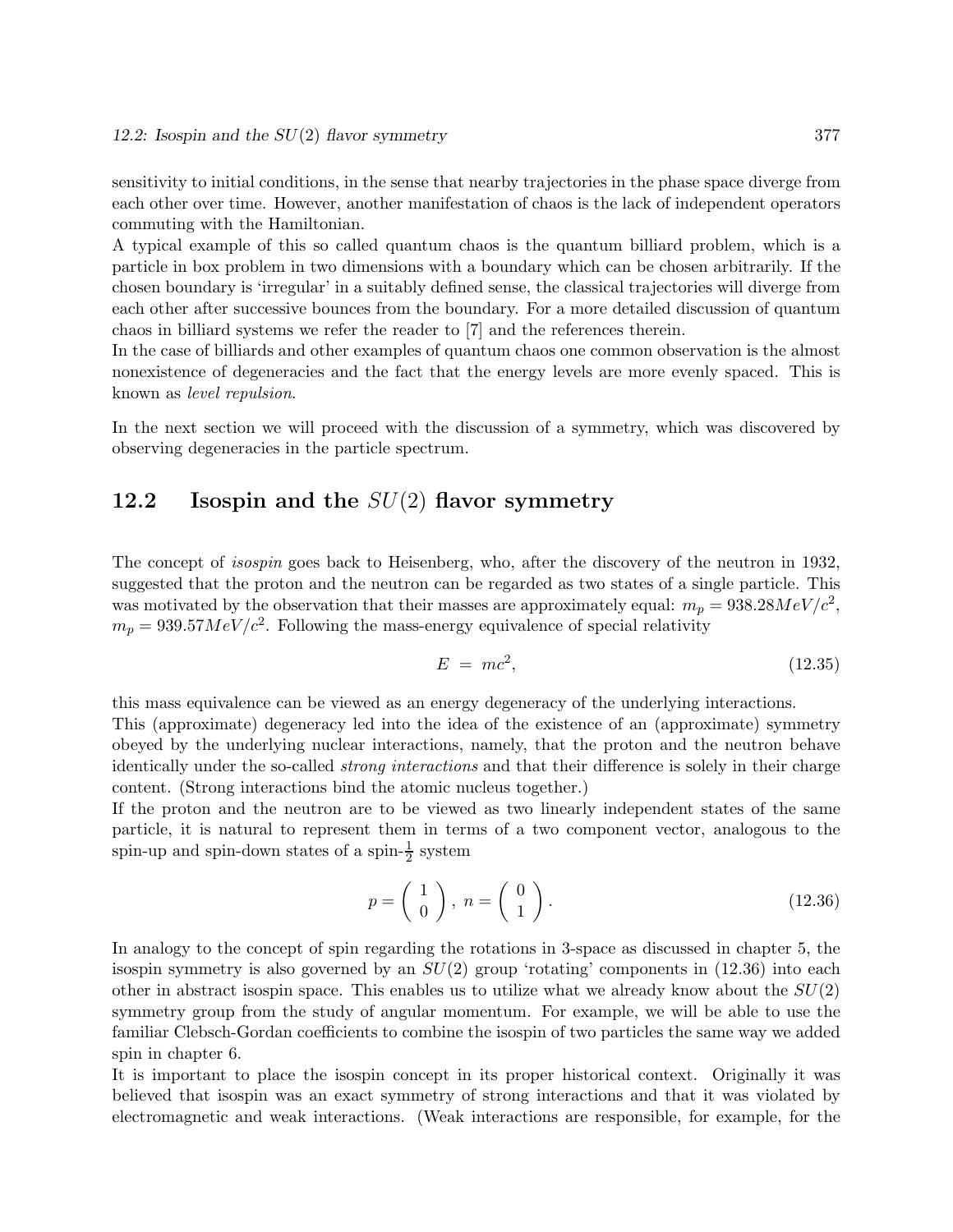beta decay). The mass difference between the neutron and the proton could then be attributed to the charge content of the latter. If the mass difference (or the energy difference) were to be to be purely electrostatic in nature, the proton had to be heavier. However, the proton is the lighter of the two. If it were otherwise the proton would be unstable by decaying into the neutron, spelling disaster for the stability of matter.

Isospin symmetry is *not* an exact symmetry of strong interactions, albeit it is a good approximate one. Therefore it remains a useful concept. Further than that, as we shall see below, it can be seen as part of a larger (and more approximate) symmetry which is of great utility to classify observed particle families.

We can describe isospin multiplets the same way we have described the angular momentum and spin multiplets. Denoting the total isospin,  $I$ , and its third component,  $I_3$ , as good quantum numbers, we can re-write (12.36) as a multiplet with  $I = \frac{1}{2}$ 

$$
p = \left| I = \frac{1}{2}, I_3 = \frac{1}{2} \right\rangle, \ n = \left| I = \frac{1}{2}, I_3 = -\frac{1}{2} \right\rangle.
$$
 (12.37)

As an example of a multiplet with  $I = 1$  we have the three pions or  $\pi$ -mesons

$$
\pi^{+} = |1, 1\rangle, \ \pi^{0} = |1, 0\rangle, \ \pi^{-} = |1, -1\rangle, \tag{12.38}
$$

which have all nearly identical masses.  $(m_{\pi^{\pm}} = 139.6 MeV/c^2, m_{\pi^0} = 135.0 MeV/c^2)$ . Shortly we will see how to describe both the pion and nucleon states as composites of more fundamental  $I = \frac{1}{2}$ states.

In the framework of the quark of model, the fundamental representation of the isospin symmetry corresponds to the doublet that contains the so-called *up* and *down* quarks

$$
u = \left| \frac{1}{2}, \frac{1}{2} \right\rangle, \ d = \left| \frac{1}{2}, -\frac{1}{2} \right\rangle. \tag{12.39}
$$

All other isomultiplets, including the proton and the neutron, are made up of these two quarks. They can be constructed with the same rules that have been used for angular momentum addition in chapter 6. For example, the three pions in (12.38) are  $u\bar{d}$ ,  $u\bar{u}$  and  $d\bar{u}$  states, respectively. They form an isotriplet:

$$
\pi^{+} = |1,1\rangle = \left| \frac{1}{2}, \frac{1}{2} \right\rangle_{1} \left| \frac{1}{2}, \frac{1}{2} \right\rangle_{2},\tag{12.40}
$$

$$
\pi^0 = |1, 0\rangle = \frac{1}{\sqrt{2}} \left( \left| \frac{1}{2}, \frac{1}{2} \right\rangle_1 \left| \frac{1}{2}, -\frac{1}{2} \right\rangle_2 + \left| \frac{1}{2}, \frac{1}{2} \right\rangle_1 \left| \frac{1}{2}, -\frac{1}{2} \right\rangle_2 \right),
$$
(12.41)

$$
\pi^- = |1, -1\rangle = \left| \frac{1}{2}, -\frac{1}{2} \right\rangle_1 \left| \frac{1}{2}, -\frac{1}{2} \right\rangle_2.
$$
 (12.42)

(12.43)

Similarly, the proton and the neutron can be written as totally symmetric uud and udd states. For a precise description of the two nucleons as composite states, including the spin and color quantum numbers of their constituent quarks, we refer the reader to [1], sec. 2.11.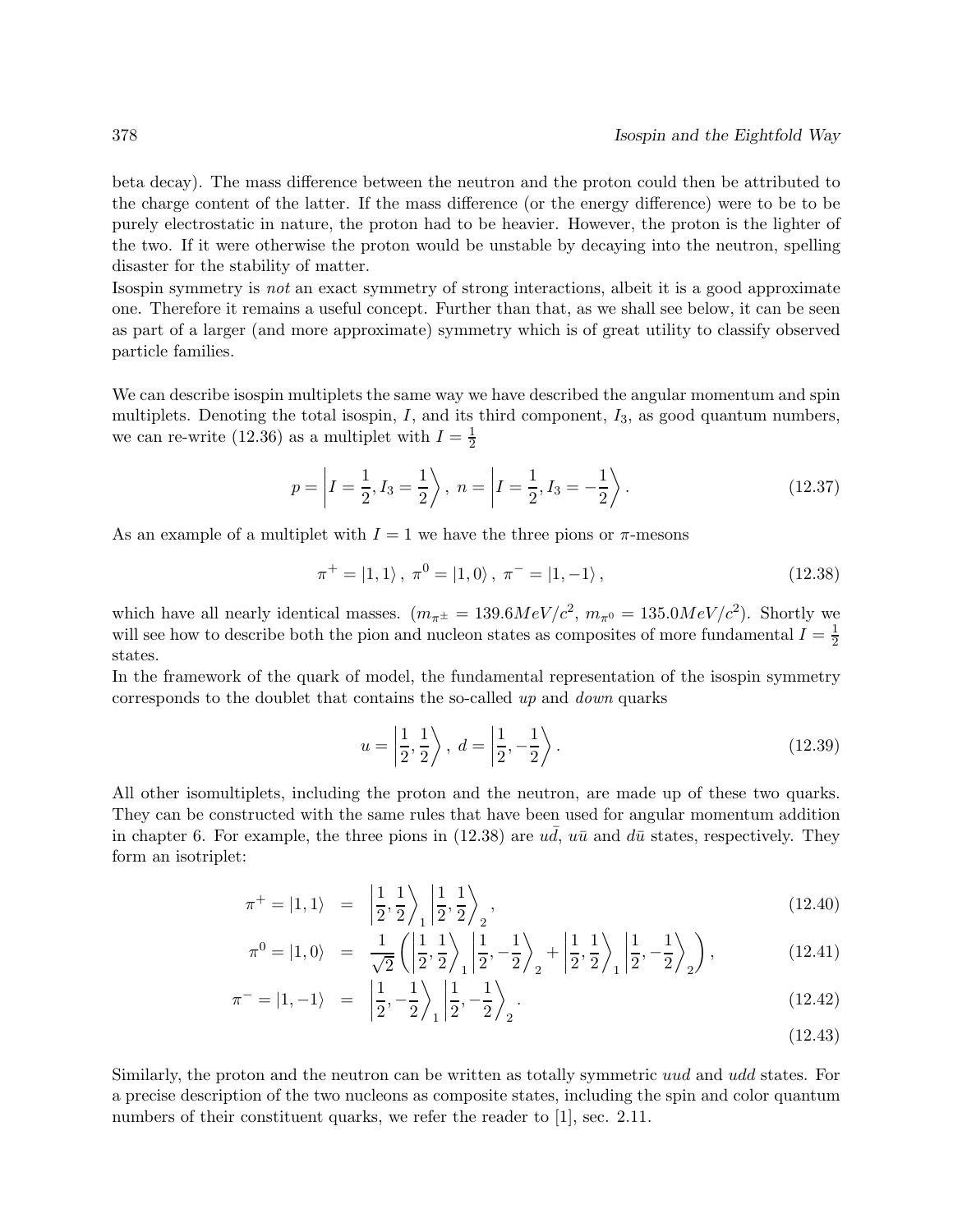The mass of the up and down quarks are *not* identical but they are both of the order of a few  $MeV/c^2$ 's which is minuscule compared to the typical energy scale of hadrons (i.e. strongly interacting particles) which is about a  $GeV/c^2$ . This is why isospin is such a good symmetry and why isomultiplets have nearly identical masses.

As it later turned out, the up and down quarks are not the only quark 'species' - or *flavors* as they are commonly called. In the late 1940's and early 1950's, a number *strange* particles have been found which presumably contained a third quark species: the strange quark. It shall be noted here that the quark model was not invented until 1960's, but at the time the empirical concepts like isospin and *strangeness* quantum numbers were in use. The value of the strangeness quantum number is taken, by accidental convention, to be  $-1$  for the strange quark. The up and down quarks have strangeness zero. All other composite states have their strangeness given by the sum of the strangeness content of their constituents.

Before proceeding further, we shall setup some terminology: *baryons* are qqq states, such as proton and the neutron, whereas *mesons* are  $q\bar{q}$  states, the pions being examples thereof. By convention baryons have *baryon number* 1, and quarks have baryon number  $\frac{1}{3}$ . All antiparticles have their quantum numbers reversed. Naturally, mesons have baryon number 0. The names, baryon and meson, originally refer to the relative weight of particles, baryons generally are heavy, mesons have intermediate mass ranges, where *leptons* (electron, muon, the neutrinos etc.) are light. If taken literally, this remains only an inaccurate naming convention today, as some mesons discovered later are heavier than some baryons and so on.

The relation between electric charge and isospin are given by the *Gell-Mann–Nishijima relation* which was first derived empirically

$$
Q = I_3 + \frac{1}{2}(B + S),\tag{12.44}
$$

where  $B$  is the baryon number and  $S$  is the strangeness. In the next section we will be able to view the Gell-Mann–Nishijima relation in the light of the representation theory for the flavor  $SU(3)$ symmetry.

Now let us consider another example of combining the isospins of two particles. The reader may know that the *deuteron*, a hydrogen isotope, consists of a proton and a neutron. Therefore it has to have isospin,  $I_3 = 0$ . We will now try to describe its wave function in terms of its constituent nucleons. Following  $(12.37)$  and in analogy to  $(12.43)$ , this will be mathematically identical to adding two spins. The possibilities are that of an *isosinglet*

$$
|0,0\rangle = \frac{1}{\sqrt{2}}(|p\rangle |n\rangle - |n\rangle |p\rangle)
$$
\n(12.45)

and that of an *isotriplet*

$$
|1,1\rangle = |p > |p >,\t\t(12.46)
$$

$$
|1,0\rangle = \frac{1}{\sqrt{2}}(|p>|n\rangle + |n\rangle |p\rangle), \qquad (12.47)
$$

$$
|1, -1\rangle = |n\rangle |n\rangle. \tag{12.48}
$$

Is the deuteron an isosinglet state or an isotriplet? If it were an isotriplet  $(1,0)$  we should have seen nn and pp bound states of comparable energy in nature (because of isospin symmetry), but such states do not exist. Therefore the deuteron has to be an isosinglet state  $(0,0)$ .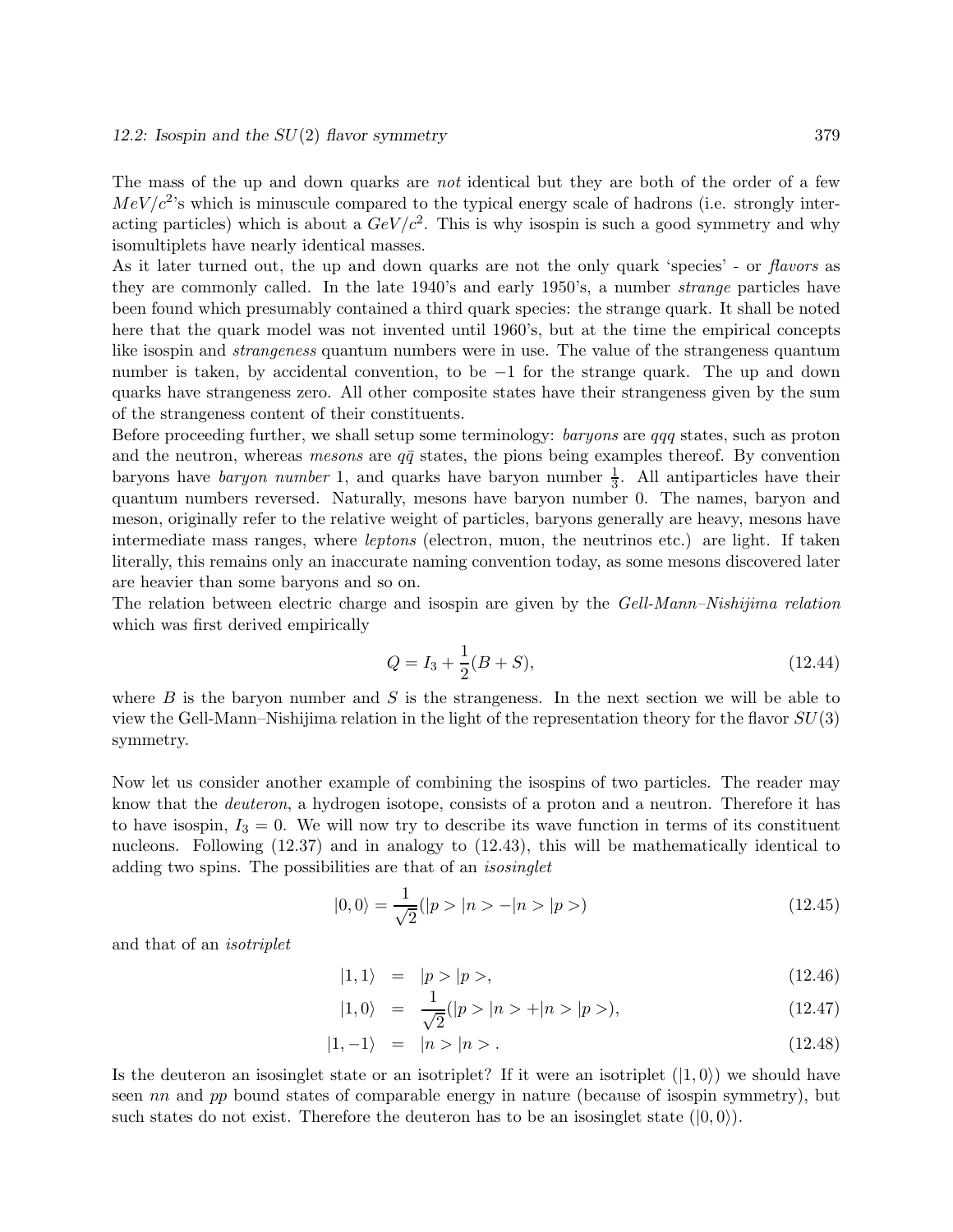As an exercise on the implications of isospin symmetry we will consider nucleon-nucleon scattering. We will eventually be able to compute ratios of scattering cross-sections between different processes. For example, consider

$$
(I) p + p \rightarrow d + \pi^{+}
$$
  
(II) p + n \rightarrow d + \pi^{0} (12.49)

The only assumption that we put in will be that the interaction is of the form  $V = \alpha \mathbf{I}^{(1)} \cdot \mathbf{I}^{(2)}$ . The dot product here refers to the abstract isospin space. The cross-section,  $\sigma$ , is proportional to  $|\mathcal{M}|^2$ , where  $\mathcal M$  is the scattering amplitude given by

$$
\mathcal{M} = \langle \text{ final } | \alpha \mathbf{I}^{(1)} \cdot \mathbf{I}^{(2)} | \text{ initial } \rangle. \tag{12.50}
$$

The initial and final states can be denoted in more detail as

$$
|\text{ initial }\rangle = |I^{(i)}, I_3^{(i)}, \gamma^{(i)}\rangle,
$$
\n(12.51)

$$
|\text{ final }\rangle = | I^{(f)}, I_3^{(f)}, \gamma^{(f)} \rangle, \qquad (12.52)
$$

where  $\gamma^{(i)}$  and  $\gamma^{(f)}$  denote degrees of freedom other than isospin, such as the spatial dependence of the wave function and spin.

**Exercise.** Consider the generalization of tensor operators discussed in section 6.7 to the case of isospin. Show that  $I^{(1)} \cdot I^{(2)}$  is an 'isotensor' of rank zero. Refer to exercise 6.7.5 for the spin-analogue of the same problem.

**Exercise.** Show that the expectation of  $\mathbf{I}^{(1)} \cdot \mathbf{I}^{(2)}$  is  $\frac{1}{4}$  in an isotriplet state and  $-\frac{3}{4}$  in an isosinglet state.

Using (12.38) and the fact that the deuteron is an isosinglet we know that the isospins of the final states in (I) and (II) are  $|1,1\rangle$  and  $|1,0\rangle$ , respectively. According to (12.45) and (12.48) the initial states in (I) and (II) are  $|1,1\rangle$  and  $|1,0\rangle$ , respectively. According to (12.45) and (12.48) the initial states in (I) and (II) have isospin values  $|1,1\rangle$  and  $(1/\sqrt{2})(|1,0\rangle + |0,0\rangle)$ . We will now employ the (isospin analogue) of the Wigner-Eckart theorem (6.259) discussed in detail in sections 6.7 and 6.8 to compute the ratio of the scattering amplitudes  $\mathcal{M}_{\rm I}$  and  $\mathcal{M}_{\rm II}$ . For completeness let us start by restating the Wigner-Eckart theorem (6.259) in the present context:

$$
\langle I^{(f)}I_3^{(f)}, \gamma^{(f)}|T_{00}|I^{(i)}I_3^{(i)}, \gamma^{(i)} \rangle = (12.53)
$$

$$
(I^{(f)}I_3^{(f)}|00I^{(i)}I_3^{(i)}) (-1)^{I^{(f)}-I^{(i)}} \frac{1}{\sqrt{2I^{(i)}+1}} \langle I^{(f)}, \gamma^{(f)}||T_0||I^{(i)}, \gamma^{(i)}\rangle. \tag{12.54}
$$

Here  $T_{00} \equiv V = \alpha \mathbf{I}^{(1)} \cdot \mathbf{I}^{(2)}$ , which is an isoscalar, as discussed in the exercise above.  $(I^{(f)}I_3^{(f)}|00I^{(i)}I_3^{(i)})$  is a Clebsch-Gordon coefficient and  $\langle I^{(f)}, \gamma^{(f)}||T_0||I^{(i)}, \gamma^{(i)}\rangle$  is a reduced matrix element defined in the same sense as in section 6.8.

Now let us re-write more carefully the scattering amplitudes for the two processes in the light of what we have just learned

$$
\mathcal{M}_{I} = \left\langle I^{(f)} = 1, I_{3}^{(f)} = 1, \gamma^{(f)} \middle| T_{00} \middle| I^{(i)} = 1, I_{3}^{(i)} = 1, \gamma^{(i)} \right\rangle \tag{12.55}
$$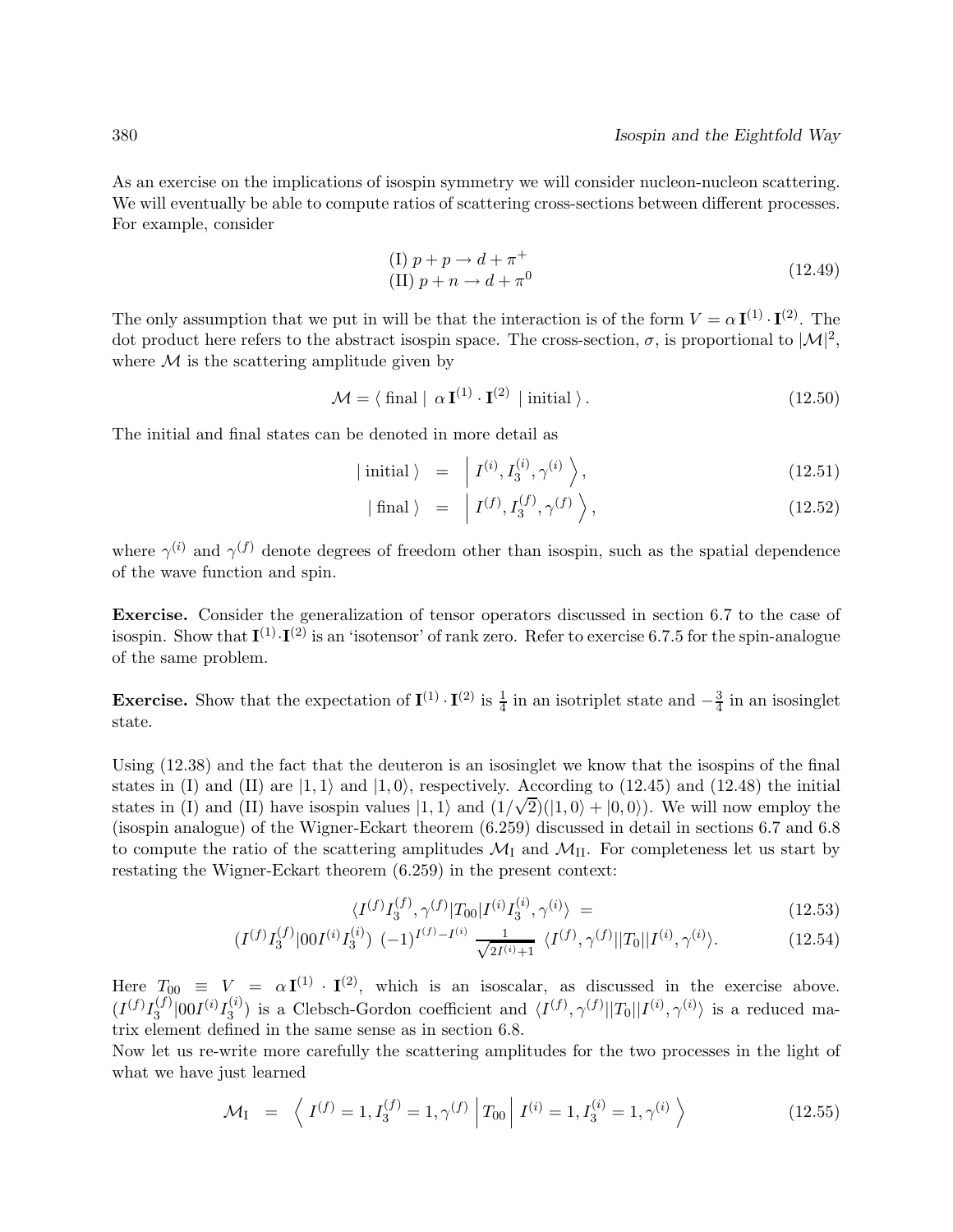*12.2: Isospin and the* SU(2) *flavor symmetry* 381

$$
= (11|0011) \frac{1}{\sqrt{3}} \langle I^{(f)} = 1, \gamma^{(f)} || T_{00} || I^{(i)} = 1, \gamma^{(i)} \rangle \tag{12.56}
$$

$$
\mathcal{M}_{II} = \frac{1}{\sqrt{2}} \left\langle I^{(f)} = 1, I_3^{(f)} = 0, \gamma^{(f)} \middle| T_{00} \middle| I^{(i)} = 1, I_3^{(i)} = 0, \gamma^{(i)} \right\rangle \tag{12.57}
$$

$$
+\frac{1}{\sqrt{2}}\left\langle I^{(f)}=1, I_3^{(f)}=0, \gamma^{(f)} \middle| T_{00} \middle| I^{(i)}=0, I_3^{(i)}=0, \gamma^{(i)} \right\rangle \tag{12.58}
$$

$$
= (10|0010) \frac{1}{\sqrt{3}} \langle I^{(f)} = 1, \gamma^{(f)} || T_{00} || I^{(i)} = 1, \gamma^{(i)} \rangle \qquad (12.59)
$$

$$
+0.\t(12.60)
$$

(12.61)

Note that the second term in  $\mathcal{M}_{II}$  vanishes due to the isospin conservation, which is also manifested by a vanishing Clebsch-Gordon prefactor. The relevant Clebsch-Gordon coefficients are easily evaluated:

$$
(11|0011) = (10|0010) = 1.
$$
\n
$$
(12.62)
$$

We can now write the ratio of the scattering amplitudes:

$$
\frac{\mathcal{M}_{\rm I}}{\mathcal{M}_{\rm II}} = \frac{1}{(1/\sqrt{2})},\tag{12.63}
$$

where common dynamical factors (which would not be as easy to compute) have dropped out thanks to the Wigner-Eckart theorem. It follows

$$
\frac{\sigma_{\rm I}}{\sigma_{\rm II}} = 2,\tag{12.64}
$$

which is in approximate agreement with the observed ratio. [2]

As a further example, we will consider pion-nucleon scattering. We want to compute the ratio of *total* cross-sections assuming a similar interaction as in the previous example

$$
\frac{\sigma(\pi^+ + p \to \text{anything})}{\sigma(\pi^- + p \to \text{anything})}.
$$

The possibilities are

(a) 
$$
\pi^+ + p \to \pi^+ + p
$$
,  
\n(b)  $\pi^- + p \to \pi^- + p$ ,  
\n(c)  $\pi^- + p \to \pi^0 + n$ .  
\n(12.65)

There are more exotic possibilities, involving, for example, particles with strangeness, but these are not dominant at relatively low energies.

Once again we need the isospins for the initial and final states, which are obtained by a standard Clebsch-Gordan expansion

$$
\pi^{+} + p : |1, 1\rangle \left|\frac{1}{2}, \frac{1}{2}\right\rangle = \left|\frac{3}{2}, \frac{3}{2}\right\rangle ,\n\pi^{-} + p : |1, -1\rangle \left|\frac{1}{2}, \frac{1}{2}\right\rangle = \frac{1}{\sqrt{3}} \left|\frac{3}{2}, -\frac{1}{2}\right\rangle - \sqrt{\frac{2}{3}} \left|\frac{1}{2}, -\frac{1}{2}\right\rangle ,\n\pi^{0} + n : |1, 0\rangle \left|\frac{1}{2}, -\frac{1}{2}\right\rangle = \sqrt{\frac{2}{3}} \left|\frac{3}{2}, -\frac{1}{2}\right\rangle + \frac{1}{\sqrt{3}} \left|\frac{1}{2}, -\frac{1}{2}\right\rangle .
$$
\n(12.66)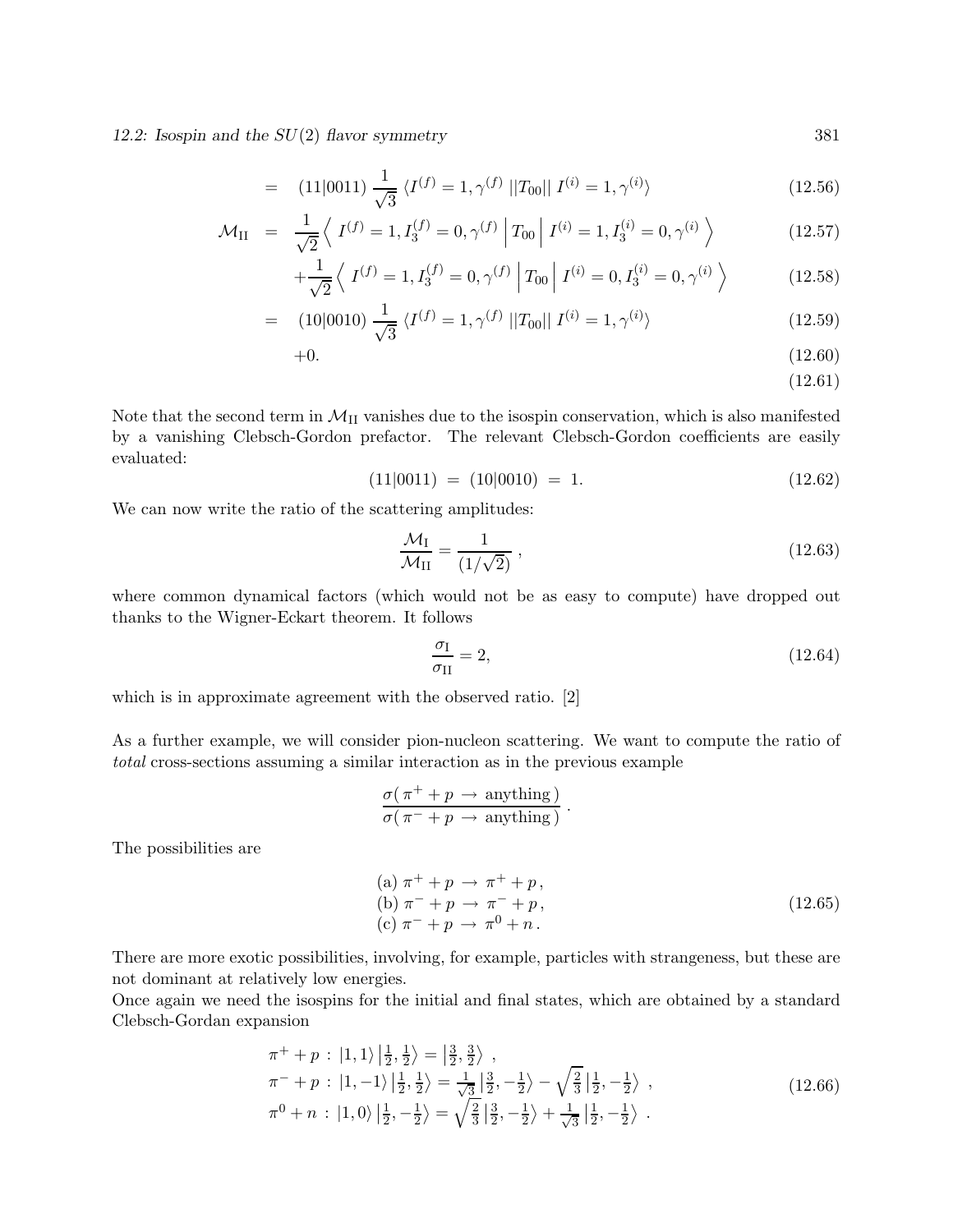As in the example of nucleon-meson scattering we define the relevant matrix elements

$$
\mathcal{M}_{\frac{3}{2}} = \left\langle \frac{3}{2}, m \middle| V \middle| \frac{3}{2}, m \right\rangle, \n\mathcal{M}_{\frac{1}{2}} = \left\langle \frac{1}{2}, m \middle| V \middle| \frac{1}{2}, m \right\rangle,
$$
\n(12.67)

which are independent of  $m$ . A computation similar to the previous example of nucleon-nucleon scattering yields (apart from common prefactors) the following amplitudes for the reactions in (12.65)

$$
\mathcal{M}_{a} = \mathcal{M}_{\frac{3}{2}}\n\mathcal{M}_{b} = \frac{1}{3}\mathcal{M}_{\frac{3}{2}} + \frac{2}{3}\mathcal{M}_{\frac{1}{2}}\n\mathcal{M}_{c} = \frac{\sqrt{2}}{3}\mathcal{M}_{\frac{3}{2}} - \frac{\sqrt{2}}{3}\mathcal{M}_{\frac{1}{2}}
$$
\n(12.68)

Guided by empirical data we will further assume that  $\mathcal{M}_{\frac{3}{2}} >> \mathcal{M}_{\frac{1}{2}}$ , which leads to the following ratios for the cross-sections

$$
\sigma_a : \sigma_b : \sigma_c = 9 : 1 : 2. \tag{12.69}
$$

As the total cross-section is the sum of individual processes we obtain

$$
\frac{\sigma(\pi^+ + p)}{\sigma(\pi^- + p)} = \frac{\sigma_a}{\sigma_b + \sigma_c} = 3\tag{12.70}
$$

again in approximate agreement with the observed value. [2]

# **12.3 The Eightfold Way and the flavor** SU(3) **symmetry**

The discovery of the concept of *strangeness*, mentioned in the previous section, was motivated by the existence of particles that are produced strongly but decay only weakly. For instance, K<sup>+</sup>, which can be produced by  $\pi^- + p \to K^+ + \Sigma^-$ , has a lifetime which is comparable to that of  $\pi^+$  albeit being more than three times heavier. Hence Gell-Mann and independently Nishijima postulated the existence of a separate quantum number, S, called strangeness, such that  $S(K^+) = 1$ ,  $S(\Sigma^-) = -1$  and  $S(\pi) = S(N) = 0$ , etc. It was assumed that strong interactions conserved S (at least approximately), while weak interactions did not. Hence the strangeness changing strong decays of  $K^+$  (or  $\Sigma^-$ ) were forbidden, giving it a higher than usual lifetime.

The classification of the newly found particles as members of some higher multiplet structure was less obvious then the case of isospin, however. Strange partners of the familiar nucleons, for example, are up to 40% heavier, making an identification of the underlying symmetry and the multiplet structure less straightforward.

In the light of the quark model, it appears an obvious generalization to add another component for an extra quark to the isospin vector space

$$
u = \begin{pmatrix} 1 \\ 0 \\ 0 \end{pmatrix}, d = \begin{pmatrix} 0 \\ 1 \\ 0 \end{pmatrix}, s = \begin{pmatrix} 0 \\ 0 \\ 1 \end{pmatrix}.
$$
 (12.71)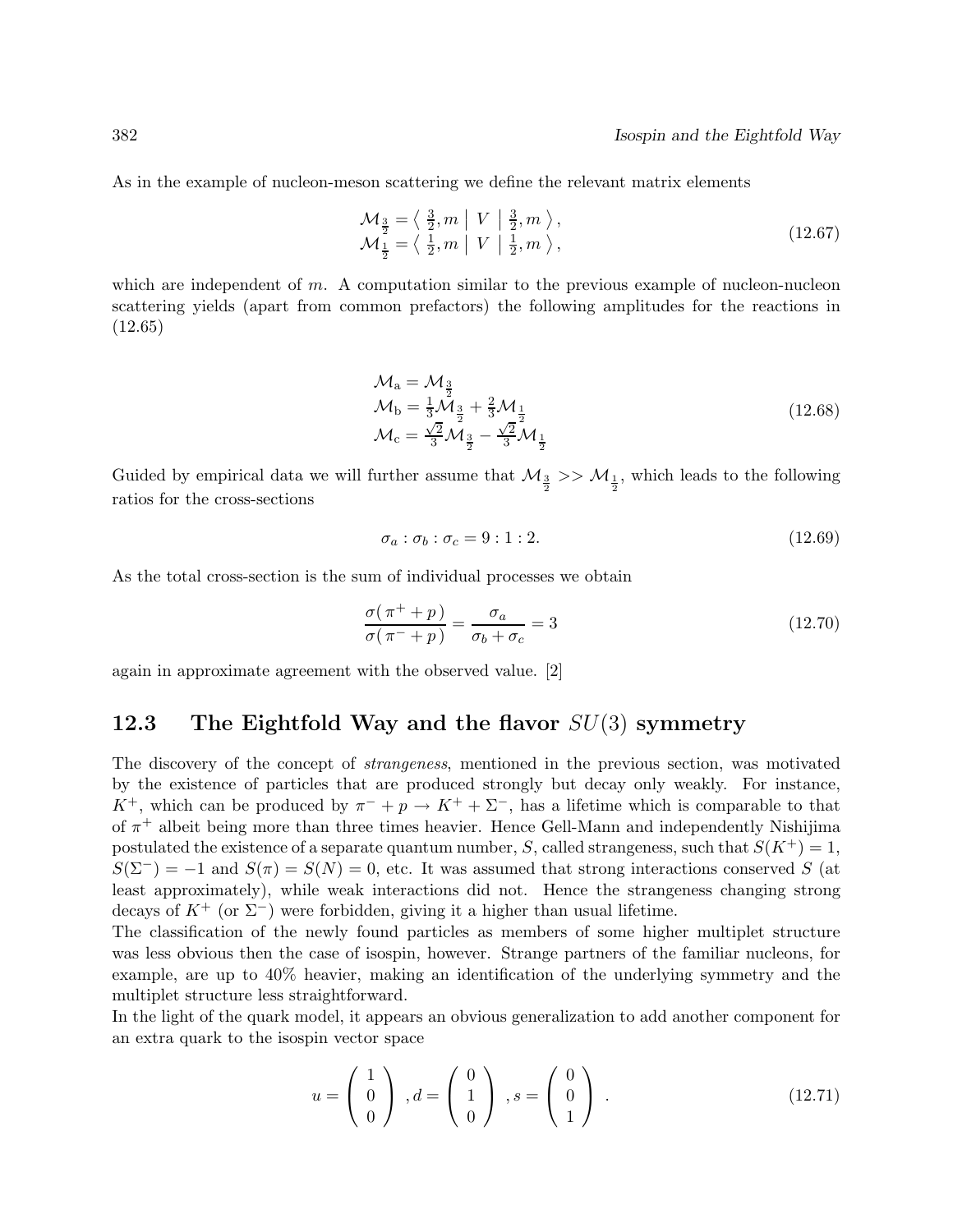In this case the transformations that 'rotate' the components of  $(12.71)$  into each other, while preserving the norm, have to be elements of the group  $SU(3)$  (which we will investigate closely very soon). However, history followed the reverse of this path. *First* particle multiplets were identified as representations of the  $SU(3)$  group, the same way nucleons and pions were identified as representations of the isospin SU(2) symmetry. *Then* came the question of what the fundamental representation, as in (12.71), should correspond to, giving rise to the quark model. As quarks were never directly observed, for a period they were considered as useful bookkeeping devices without physical content.

In this perspective the flavor  $SU(3)$  symmetry may appear to be mainly of historical interest. However  $SU(3)$  symmetry appears in another and much more fundamental context in strong interaction physics. The quarks posses another quantum number, called *color*, which again form representations of an SU(3) group. This is believed to be an *exact* symmetry of strong interactions, in fact modern theory of strong interactions is a 'gauge theory' of this color group, called *quantum chromodynamics*. (The reader is referred to section 8.3 for a brief discussion of gauge transformations). Flavor  $SU(N_f)$  symmetry on the other hand, where  $N_f$  is the number quark flavors, becomes increasingly inaccurate for  $N_f > 3$ . The reason is that the other known quarks, namely charm, bottom (beauty) and top (truth) are significantly heavier than the hadronic energy scale. (The 'bare' mass of the *charm* quark is already heavier than the two nucleons, which set the hadronic energy scale. The bottom and top are even heavier. [2]  $)$ 

Before discussing the significance and the physical implications of the quark model, we will establish some mathematical preliminaries about the group  $SU(3)$ . In many respects it will resemble the more familiar group  $SU(2)$  discussed in some detail in chapter 5, but there are a number of subtle differences. The reader shall note that most of what is being said trivially generalizes to other unitary groups,  $SU(N)$ , but we will stick to  $N = 3$  in the following. The reader is also invited to revisit section 5.1 whenever necessary, in reference to Lie groups, Lie algebras and related concepts.

Given a complex vector,  $a_k$ , of three dimensions, we want to find those transformations

$$
a_k \to U_{kl} a_l \tag{12.72}
$$

that preserve the norm,  $\sum_{k} a_{k}^{*} a_{k}$ , of a. It is seen that such a matrix U has to satisfy the following unitary relation

$$
U^{\dagger} = U^{-1}.\tag{12.73}
$$

To verify that all such matrices form a group, we observe that

$$
(UV)^{\dagger} = V^{\dagger}U^{\dagger} = V^{-1}U^{-1} = (UV)^{-1},\tag{12.74}
$$

for any two unitary matrices U and V. This group of  $3 \times 3$  unitary matrices is denoted by  $U(3)$ . The unitarity relation imposes 9 constraints on the total of 18 real degrees of freedom of a  $3 \times 3$ complex matrix. Hence the group  $U(3)$  has 9 dimensions. Multiplying U by a phase,  $e^{i\phi}$ , still leaves the norm invariant. Therefore  $U(3)$  can be decomposed into a direct product  $U(1) \times SU(3)$  where  $SU(3)$  consists of  $3 \times 3$  unitary matrices of unit determinant. Because of this additional constraint  $SU(3)$  has 8 dimensions. Since arbitrary phase factors are of no physical interest, it is the group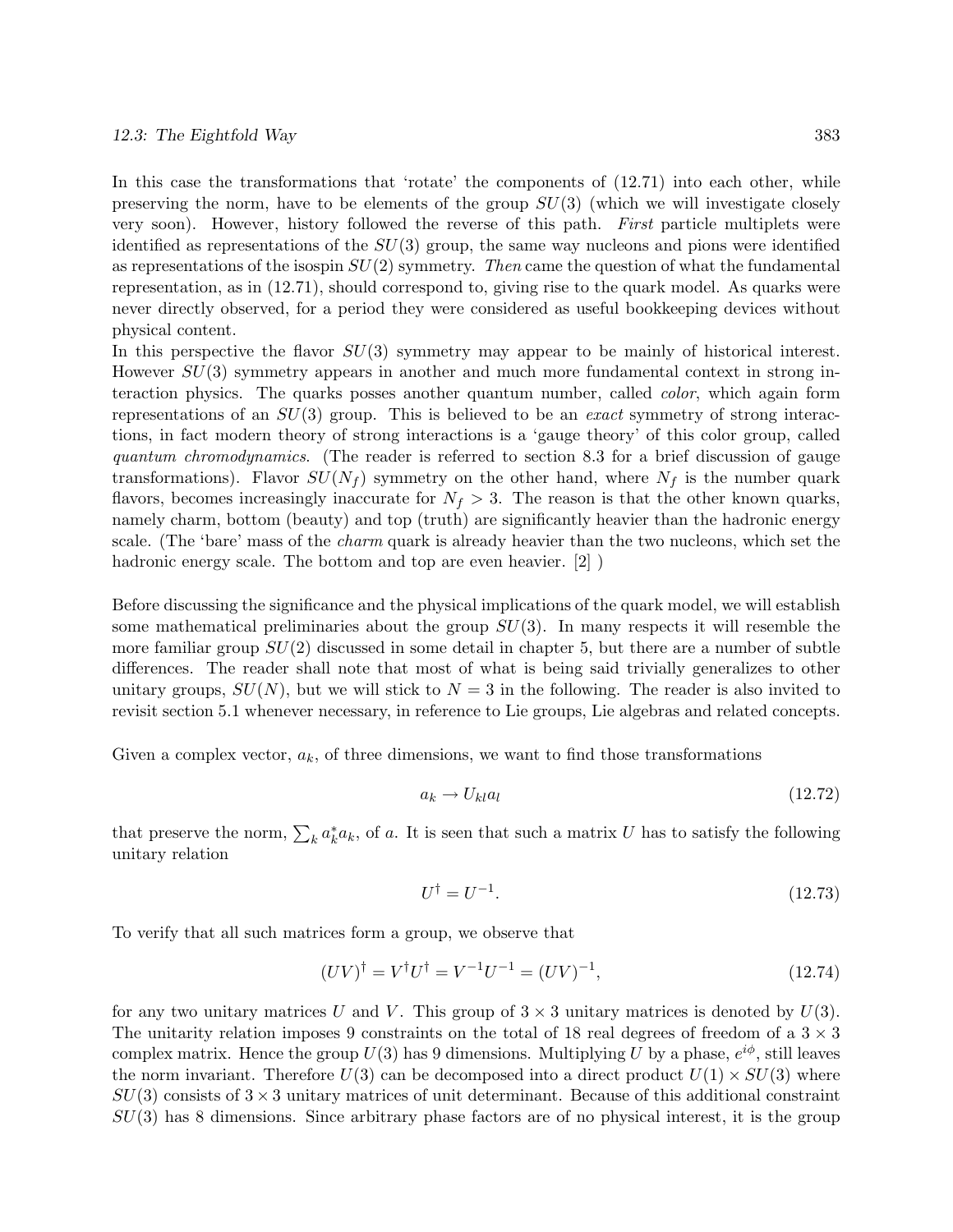$SU(3)$  and not  $U(3)$  that is of main interest. The reader is invited to compare the structure of  $SU(3)$  to that of  $SU(2)$  discussed in section 5.7.

As discussed in section 5.1, any unitary matrix,  $U$ , can be written in the form

$$
U = e^{iH} \tag{12.75}
$$

where H is a hermitian matrix. Therefore we will express elements of  $SU(3)$  as

$$
U = e^{i\sum_{k} \alpha_{k}\lambda_{k}} \tag{12.76}
$$

where  $\lambda_k$  are 8 linearly independent matrices forming the basis of the Lie algebra of  $SU(3)$ . (We shall at times refer to the Lie algebra with the name of the group, the meaning being apparent from the context.) The unit determinant condition requires that all  $\lambda_k$  are traceless, since  $\det(e^A) = e^{\text{tr}A}$ . An explicit basis is constructed in analogy to the Pauli algebra of spin operators

$$
\lambda_1 = \begin{pmatrix} 0 & 1 & 0 \\ 1 & 0 & 0 \\ 0 & 0 & 0 \end{pmatrix}, \lambda_2 = \begin{pmatrix} 0 & -i & 0 \\ i & 0 & 0 \\ 0 & 0 & 0 \end{pmatrix}, \lambda_3 = \begin{pmatrix} 1 & 0 & 0 \\ 0 & -1 & 0 \\ 0 & 0 & 0 \end{pmatrix},
$$
  
\n
$$
\lambda_4 = \begin{pmatrix} 0 & 0 & 1 \\ 0 & 0 & 0 \\ 1 & 0 & 0 \end{pmatrix}, \lambda_5 = \begin{pmatrix} 0 & 0 & -i \\ 0 & 0 & 0 \\ i & 0 & 0 \end{pmatrix},
$$
  
\n
$$
\lambda_6 = \begin{pmatrix} 0 & 0 & 0 \\ 0 & 0 & 1 \\ 0 & 1 & 0 \end{pmatrix}, \lambda_7 = \begin{pmatrix} 0 & 0 & 0 \\ 0 & 0 & -i \\ 0 & i & 0 \end{pmatrix},
$$
  
\n
$$
\lambda_8 = \frac{1}{\sqrt{3}} \begin{pmatrix} 1 & 0 & 0 \\ 0 & 1 & 0 \\ 0 & 0 & -2 \end{pmatrix}.
$$
  
\n(12.77)

The generators,  $\lambda_k$ , obey the following relation

$$
\operatorname{tr}(\lambda_j \lambda_k) = 2\delta_{jk},\tag{12.78}
$$

which can be verified explicitly as matrix identities. The Lie algebra structure is given by the commutators of  $\lambda_k$ 

$$
[\lambda_j, \lambda_k] = 2i f_{jkl} \lambda_l,\tag{12.79}
$$

where  $f_{jkl}$  are the antisymmetric structure constants similar to the  $\epsilon_{jkl}$  of  $SU(2)$  given in (5.32). We can also introduce the constants,  $\delta_{jkl}$ , via the anticommutator relation

$$
[\lambda_j, \lambda_k]_+ = \frac{4}{3}\delta_{jk} + 2\delta_{jkl}\lambda_l, \qquad (12.80)
$$

This is the *fundamental* or defining representation of SU(3). As in the case of SU(2) higher dimensional representations obeying the same structure can be found. The fundamental relation to be preserved is (12.79), regardless of the dimension of the representation.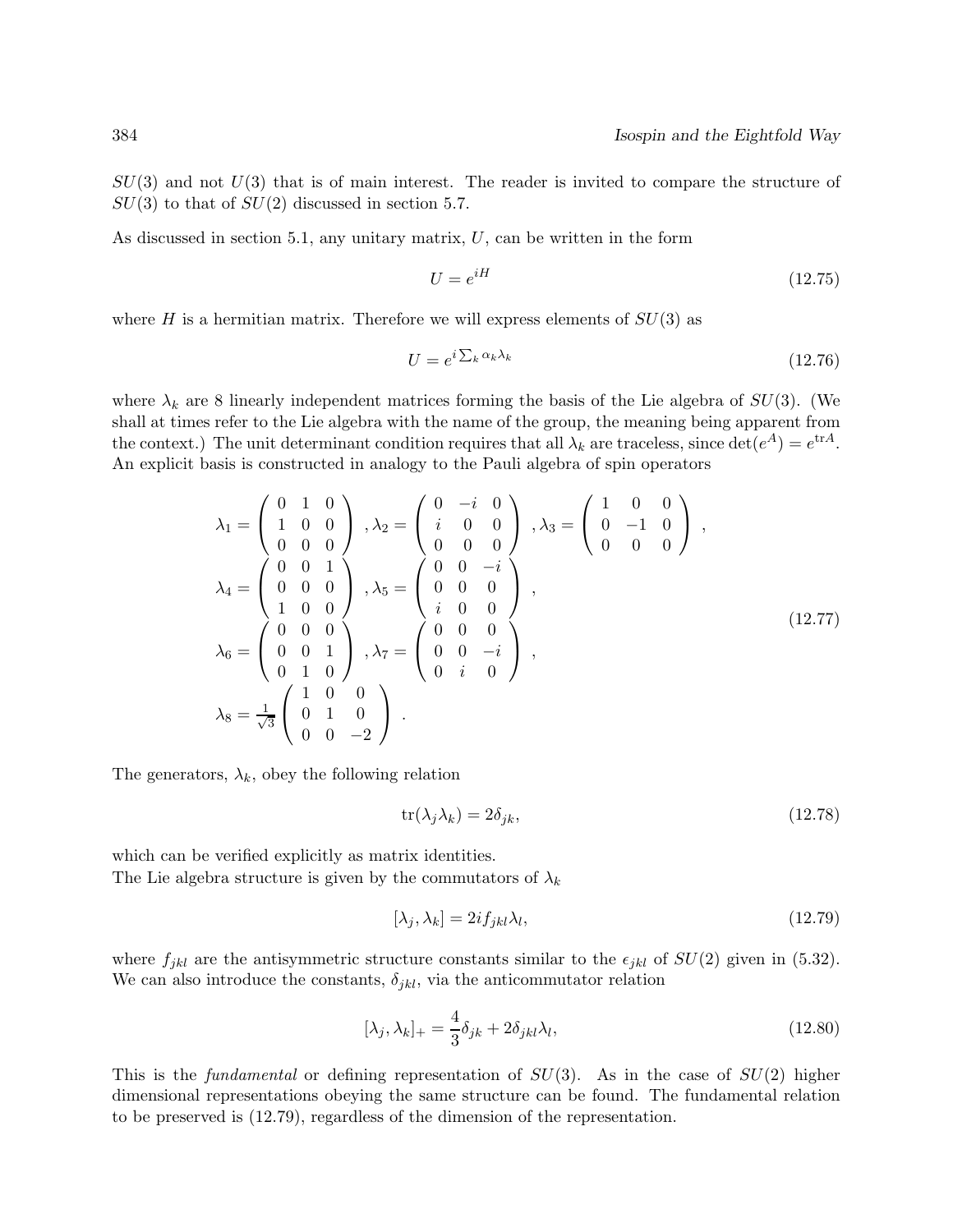As it turns out the set of generators in  $(12.77)$  is not the most useful basis in the study of  $SU(3)$ . In the case of  $SU(2)$  the identification of 'ladder' operators  $\{J_+, J_-\}$  proved useful, which satisfied an 'eigenvalue equation'

$$
[J_0, J_{\pm}] = \pm \hbar J_{\pm}.
$$
\n(12.81)

In chapter 5, these relations have been used to construct the angular momentum spectrum as well as the function space representation of the rotation algebra, namely spherical harmonics. The generators of  $SU(3)$  can be arranged into a very similar form to that of  $SU(2)$ . We first introduce the *F-spin* operators

$$
F_i = \frac{1}{2}\lambda_i. \tag{12.82}
$$

With another change of basis we arrive at the 'standard' form of the generators of the Lie algebra of  $SU(3)$ 

$$
T_{\pm} = F_1 \pm iF_2, \tag{12.83}
$$

$$
T_0 = F_3, \t(12.84)
$$

$$
V_{\pm} = F_4 \pm iF_5, \tag{12.85}
$$

$$
U_{\pm} = F_6 \pm iF_7, \tag{12.86}
$$

$$
Y = \frac{2}{\sqrt{3}} F_8. \tag{12.87}
$$

**Exercise.** Using the convention in (12.71) show that  $T_0$  is the isospin operator,  $I_3$ .

**Exercise.** Derive the Gell-Mann–Nishijima relation (12.44), starting with the observation that  $Y = B + S$ . (Recall that the strange quark has  $S = -1$  by convention). Y is called the *hypercharge*.

In the basis (12.87) the commutation relations between the generators can be expressed in a succinct manner. First, we have

$$
[Y, T_0] = 0,\t(12.88)
$$

which defines (not uniquely) a maximal set of mutually commuting operators  $\{Y,T_0\}$  and

$$
[Y, T_{\pm}] = 0, \t(12.89)
$$

$$
[Y, U_{\pm}] = \pm U_{\pm}, \qquad (12.90)
$$

$$
[Y, V_{\pm}] = \pm V_{\pm}, \qquad (12.91)
$$

$$
[T_0, T_{\pm}] = \pm T_{\pm}, \tag{12.92}
$$

$$
[T_0, U_{\pm}] = \mp \frac{1}{2} U_{\pm}, \qquad (12.93)
$$

$$
[T_0, V_{\pm}] = \pm \frac{1}{2} V_{\pm}, \qquad (12.94)
$$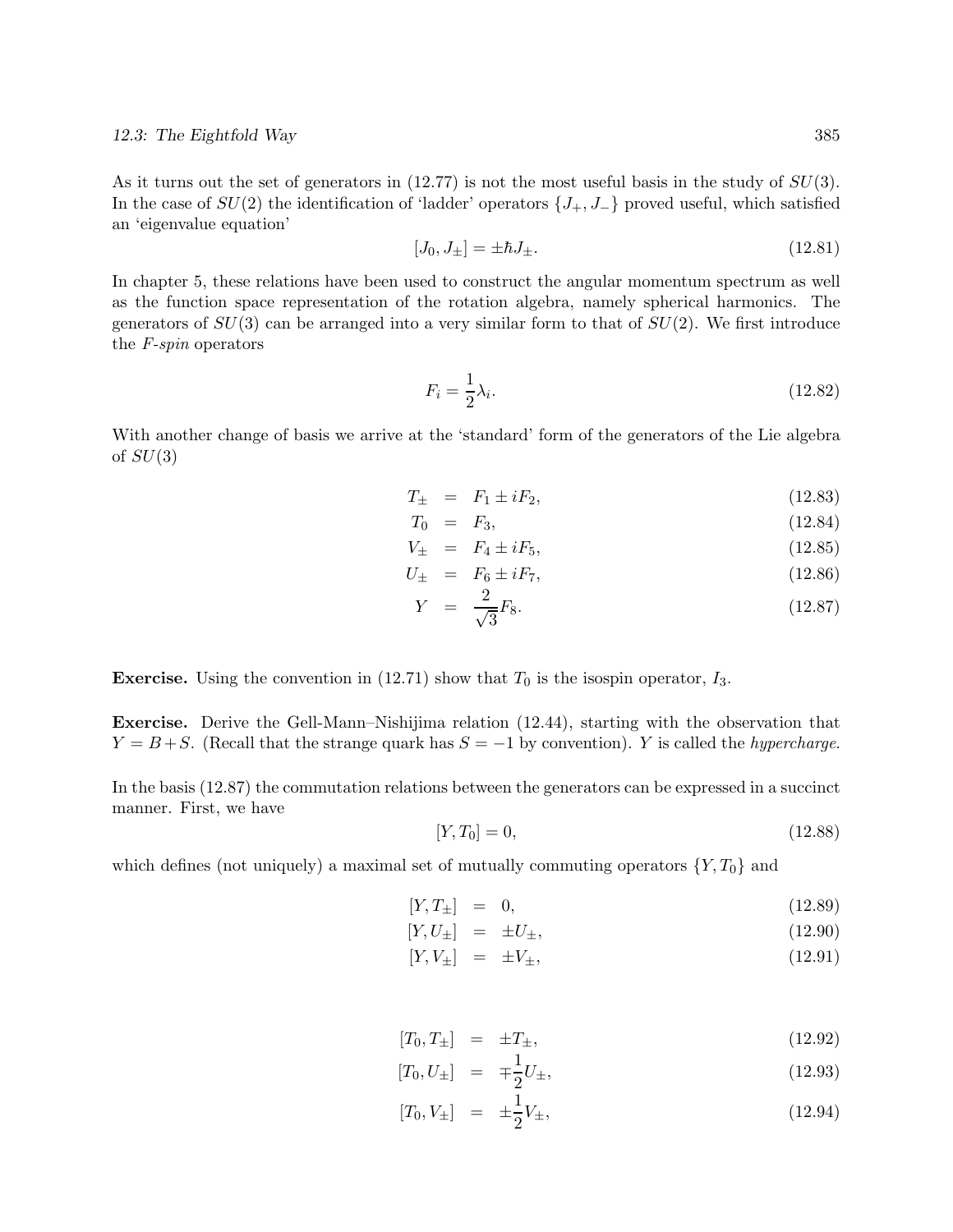which relate the remaining generators  $\{T_{\pm}, V_{\pm}, U_{\pm}\}\$  to this maximal set by 'eigenvalue equations' and

$$
[T_+, T_-] = 2T_0, \t(12.95)
$$

$$
[U_+, U_-] = \frac{3}{2}Y - T_0 = 2U_0,
$$
\n(12.96)

$$
[V_+, V_-] = \frac{3}{2}Y + T_0 = 2V_0, \qquad (12.97)
$$

which relate commutators of generators with opposite eigenvalues to the maximal set  $\{Y,T_0\}$ . Note that,  $U_0$  and  $V_0$  are linear combinations of  $T_0$  and Y. Finally, we have

$$
[T_+, V_-] = -U_-, \tag{12.98}
$$

$$
[T_+, U_+] = V_+, \tag{12.99}
$$

$$
[U_+, V_-] = T_-, \tag{12.100}
$$

$$
[T_+, V_+] = 0, \t(12.101)
$$

$$
[T_+, U_-] = 0, \t(12.102)
$$

$$
[U_+, V_+] = 0. \t(12.103)
$$

Any remaining commutators follow from hermiticity.

The same way the angular momentum ladder operators have been used to construct the representations of  $SU(2)$ , we will use these commutation relations to construct representations of  $SU(3)$ . In the case of  $SU(2)$  the representations lay on a line on the  $J_0$  axis. However, since there are two mutually commuting generators in  $SU(3)$  as given in  $(12.88)$ , the representations will now lie in a  $T_0 - Y$ -plane. The maximum number of mutually commuting generators of a Lie algebra is called its *rank*. Thus, SU(2) has rank 1, while SU(3) has rank 2.

When the basis of a Lie algebra is expressed in such a way to satisfy the form of the eigenvalue relations as given above, it is said to be in *Cartan-Weyl form*. This form is essential for easy labeling of the representations of the group, as the relation between the states in a given representation can be conveniently expressed in terms of ladder operators. A formal definition and a detailed discussion of the Cartan-Weyl form is beyond the scope of this chapter. The interested reader is instead referred to a very readable account given in chapter 12 of [4].

Another important property of  $SU(2)$  is the existence of an operator (namely the total angular momentum,  $J^2$ ) which commutes with *all* of the generators. An operator which commutes with all generators of a Lie group is called a *Casimir operator*. As in the case of  $J^2$  and  $SU(2)$ , Casimir operators can be used to label irreducible representations of the Lie algebra, similar to the way it was done in section 5.5. We can construct two such independent Casimir operators for the group  $SU(3)$ .

$$
C_1 = \sum_{k} \lambda_k^2 = -\frac{2i}{3} \sum_{jkl} f_{jkl} \lambda_j \lambda_k \lambda_l, \qquad (12.104)
$$

$$
C_2 = \sum_{jkl} d_{jkl} \lambda_j \lambda_k \lambda_l \tag{12.105}
$$

In general the number of independent Casimir operators of a Lie group is equal to its rank.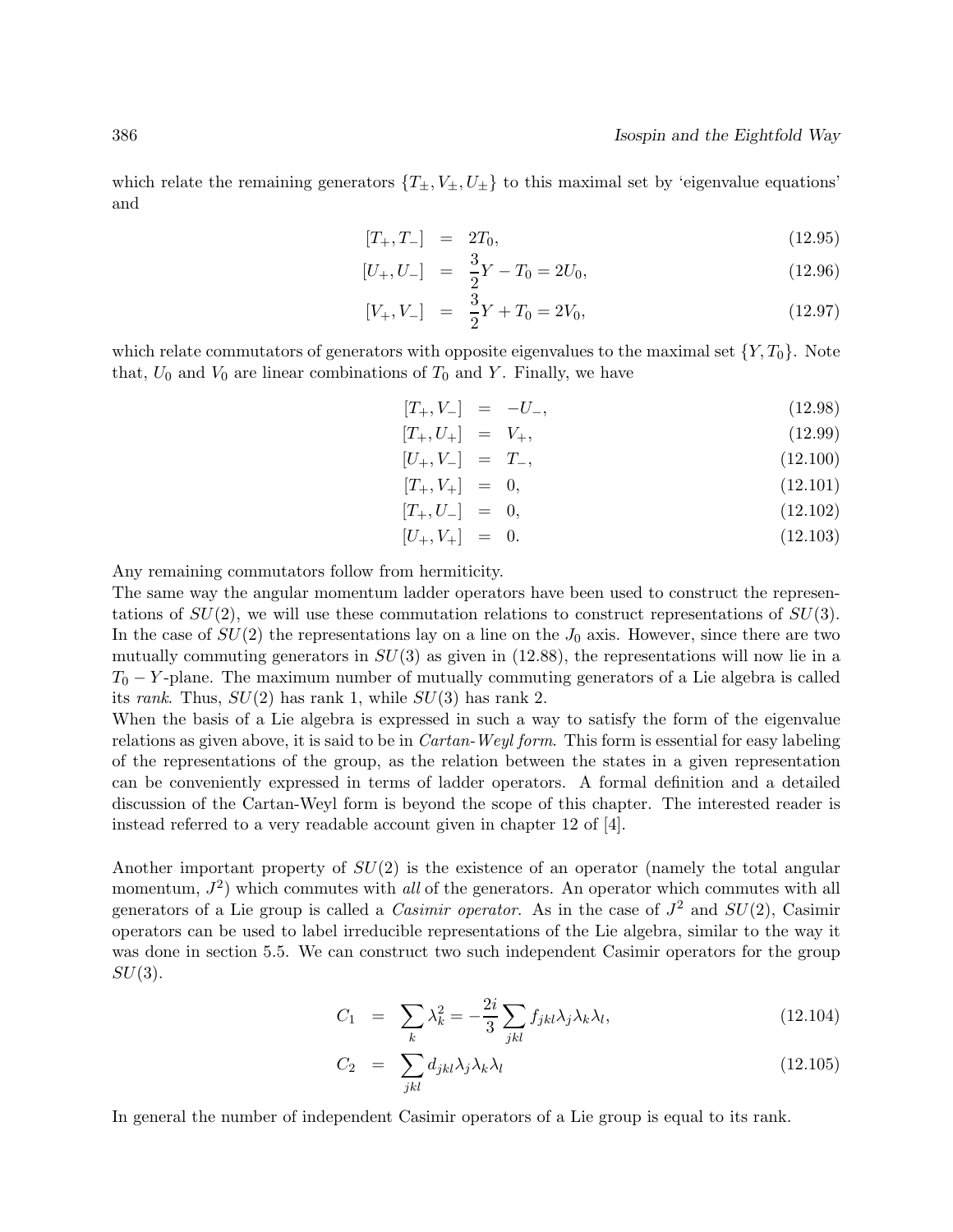The utility of Casimir operators arises from the fact that all states in a given representation assume the same value for a Casimir operator. This is because the states in a given representation are connected by the action of the generators of the Lie algebra and such generators commute with the Casimir operators. This property can be used to label representations in terms of the values of the Casimir operators. For example, it was shown in section 5.5 how to label the irreducible representations of the angular momentum algebra  $SU(2)$  in terms of the value of the total angular momentum.

Now we will construct explicit representations of  $SU(3)$ . Because of (12.88) we can label states by the eigenvalues of  $T_0$  and Y operators,  $|t_3, y\rangle$ :

$$
T_0 |t_3, y\rangle = t_3 |t_3, y\rangle, \qquad (12.106)
$$

$$
Y|t_3, y\rangle = y|t_3, y\rangle. \tag{12.107}
$$

From the commutation relations we have presented above (the Cartan-Weyl form) we can write down the effect of various generators on the state  $|t_3, y\rangle$ . For example, we have

$$
U_0 |t_3, y\rangle = \left(\frac{3}{4}y - \frac{1}{2}t_3\right)|t_3, y\rangle, \qquad (12.108)
$$

$$
V_0 |t_3, y\rangle = (\frac{3}{4}y + \frac{1}{2}t_3) |t_3, y\rangle.
$$
 (12.109)

The same way that  $J_{\pm} |m\rangle$  is proportional to  $|m \pm 1\rangle$  in the case of the angular momentum algebra, we have

$$
T_{\pm} |t_3, y\rangle = \alpha \left| t_3 \pm \frac{1}{2}, y \right\rangle, \qquad (12.110)
$$

$$
U_{\pm} |t_3, y\rangle = \beta \left| t_3 \pm \frac{1}{2}, y \pm 1 \right\rangle, \qquad (12.111)
$$

$$
V_{\pm} |t_3, y\rangle = \gamma \left| t_3 \mp \frac{1}{2}, y \pm 1 \right\rangle. \tag{12.112}
$$

The effect of these operators to the states in the  $y - t_3$  plane have been outlined in Fig. (12.1).

The representations of  $SU(3)$  are constructed analogous to those of  $SU(2)$  by identifying the 'boundary' states annihilated by raising (or lowering) operators. All other states of the representation are then constructed by successive application of ladder operators  $T_{\pm}, U_{\pm}, V_{\pm}$ . The representations for hexagons with sides of length p and q in the  $T_0 - Y$ -plane. Such a representation is labeled as  $D(p,q)$  and it has a dimensionality of  $\frac{1}{2}(p+1)(q+1)(p+q+2)$ . Figure (12.2) shows the representation  $D(2, 1)$  as an example. The details of this procedure is beyond the scope of this chapter. The interested reader is referred to [4], especially chapters 7 and 8.

As another example for the representations of SU(3), the pion family forms part of an *octet* corresponding to the  $D(1,1)$  representation. The representations  $D(1,0)$  and  $D(0,1)$  correspond to the triplets of quarks and antiquarks, respectively. (See Fig. (12.3).) All other representations can be constructed by combining these two conjugate representations. For example the pion octet (or any other meson octet) is therefore realized as states of a quark - antiquark pair. A notation suggestive of the dimensionality of the representation can be used to identify representations. For example,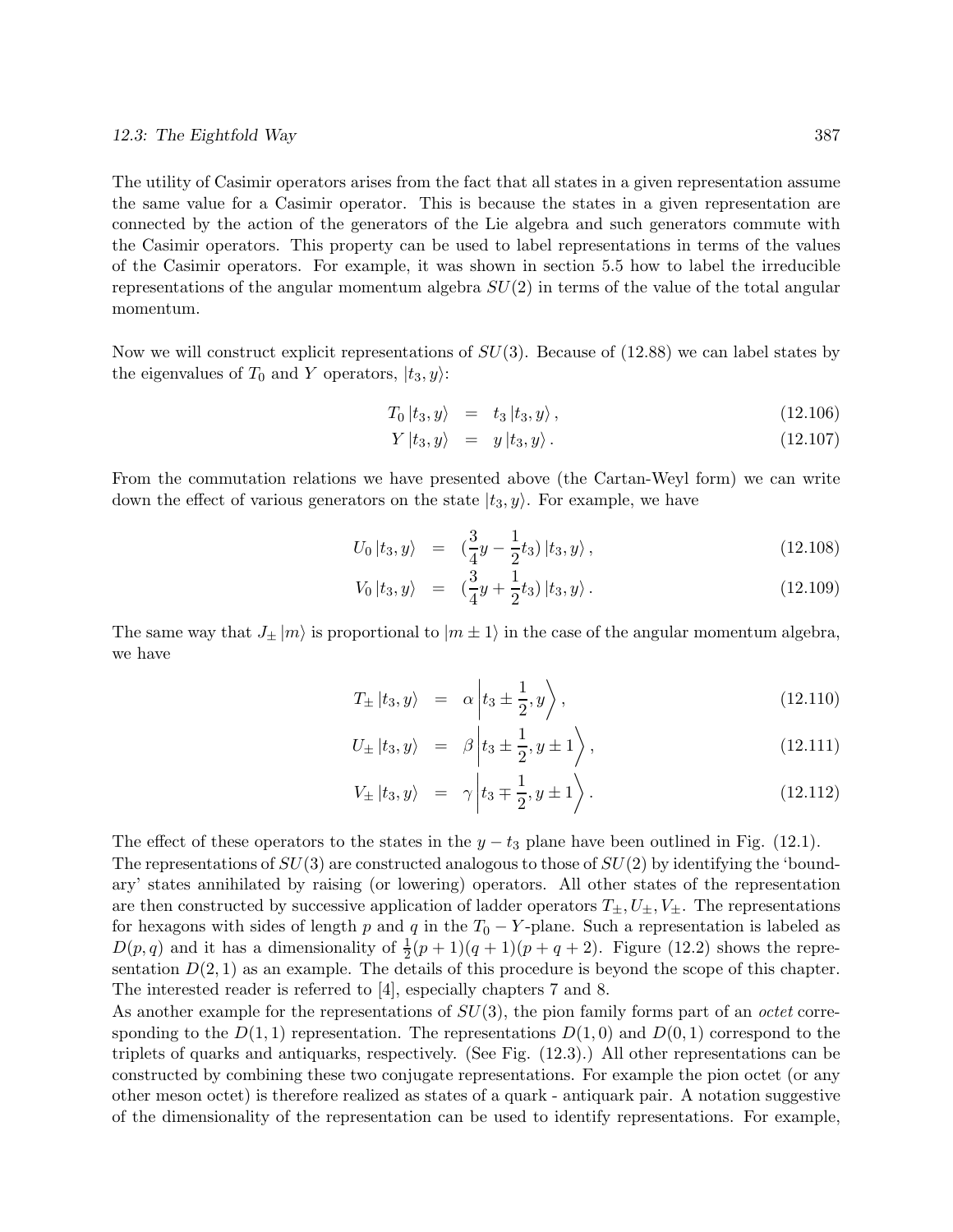

Figure 12.1: The effect of  $SU(3)$  ladder operators on the  $y - t_3$  plane.



Figure 12.2:  $D(2, 1)$  representation of  $SU(3)$ . The states in the inner triangle are doubly degenerate.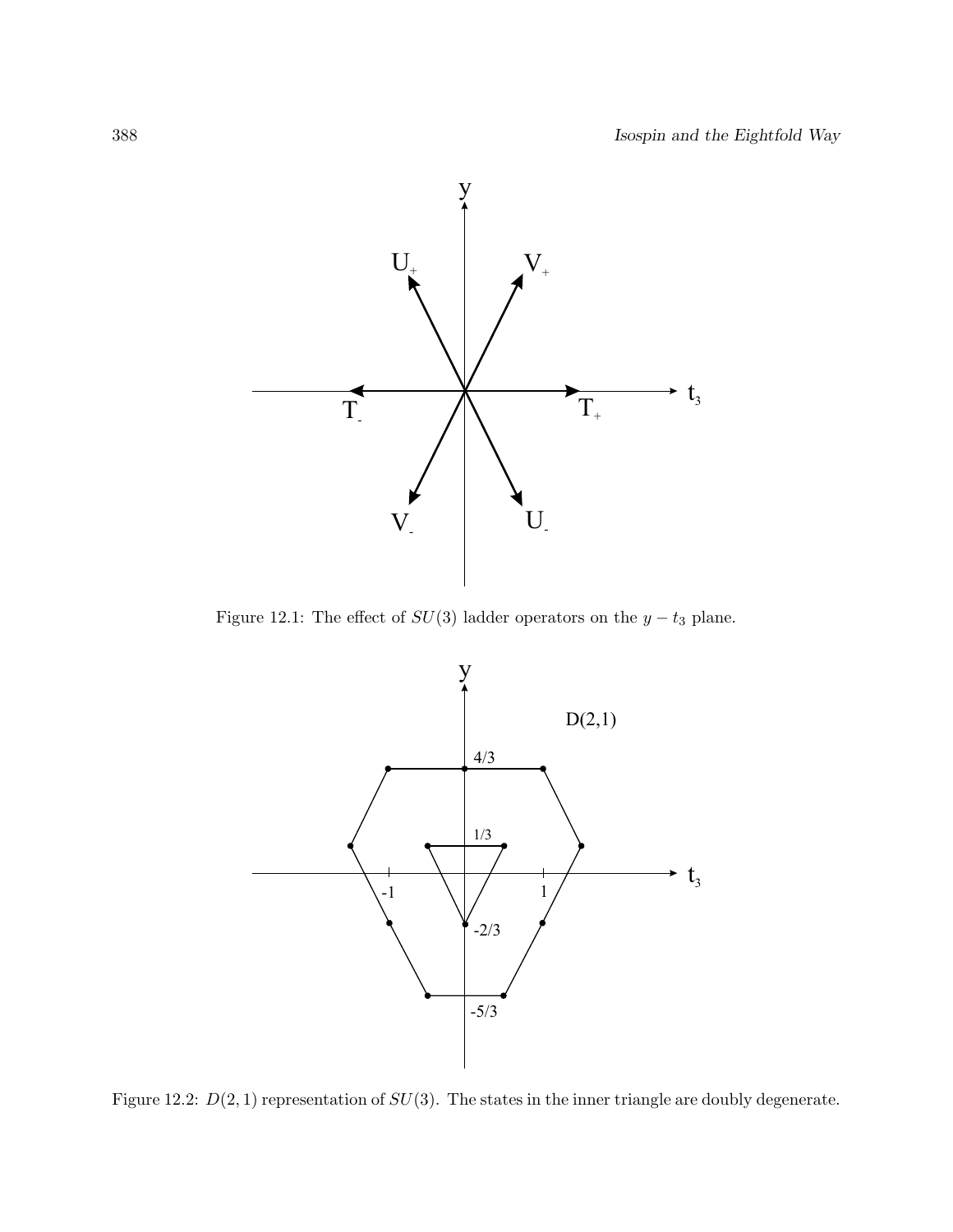$D(1,0)$  and  $D(0,1)$  are denoted by [3] and [3], respectively. The octet  $D(1,1)$  is written as [8] etc. This way the quark-antiquark states can be represented as follows

$$
[3] \otimes [\bar{3}] = [8] \oplus [1] \tag{12.113}
$$

The additional singlet state corresponds to the  $\eta'$  meson. This expansion can be compared, for example, to the case of adding two spin triplet states, in the case of  $SU(2)$ , where we would write

$$
[3] \otimes [3] = [1] \oplus [3] \oplus [5]. \tag{12.114}
$$



Figure 12.3:  $D(1,0)$  or the fundamental representation of flavor  $SU(3)$  symmetry.

The three quarks in the fundamental representation can now be written as

$$
u = \left| \frac{1}{2}, \frac{1}{3} \right\rangle, \tag{12.115}
$$

$$
d = \left| -\frac{1}{2}, \frac{1}{3} \right\rangle, \tag{12.116}
$$

$$
s = \left| 0, -\frac{2}{3} \right\rangle. \tag{12.117}
$$

The Gell-Mann–Nishijima relation can then be succinctly expressed as

$$
Q = \frac{1}{2}y + t_3,\tag{12.118}
$$